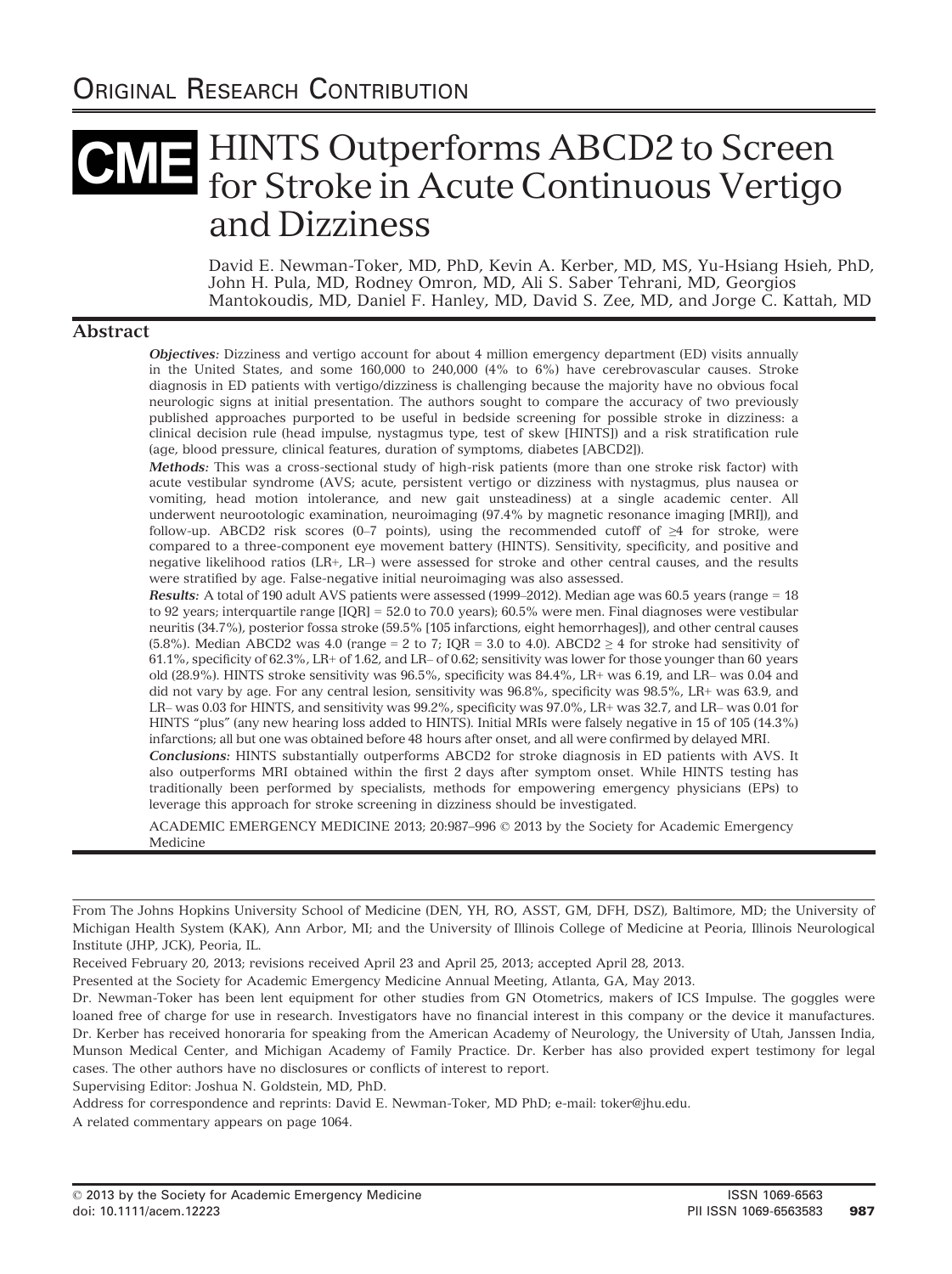Table 1 External vertigo account for about 4 million<br>the United States<sup>1</sup> and between 160,000 and<br>240,000 (4% to 6%) have cerebrowascular causes <sup>2-6</sup> emergency department (ED) visits annually in 240,000 (4% to 6%) have cerebrovascular causes.<sup>2–6</sup> Rapid, accurate diagnosis of stroke is important to initiate acute treatments and monitor patients to prevent complications.<sup>7</sup> For example, missed cerebellar stroke at the initial ED visit may confer up to an eightfold increased risk of death.<sup>8</sup> Preventable adverse outcomes<sup>9</sup> result from missed opportunities for thrombolysis.<sup>10</sup> early surgical intervention for posterior fossa edema, $^7$ 

and averting major vertebrobasilar stroke after initially minor infarction.<sup>11,12</sup> Identifying these posterior circulation stroke patients presents an important clinical challenge for emergency physicians (EPs), because symptoms are frequently isolated, $13$  and contrary to conventional wisdom, obvious focal neurologic signs are usually absent.<sup>8</sup>

When vestibular symptoms are of cerebrovascular cause, over 90% are ischemic strokes in the vertebrobasilar (posterior) circulation.<sup>8</sup> Although patients with brainstem or cerebellar (posterior fossa) hemorrhages also present with vertigo or dizziness, these rarely mimic benign dizziness presentations.<sup>14</sup> Brain computed tomography (CT) scans are very sensitive for detecting acute intracranial hemorrhages (93%15), but cannot "rule out" ischemic stroke, as CTs detect only about  $16\%$ <sup>15</sup> to  $42\%$ <sup>16</sup> of early ischemic strokes. Brain magnetic resonance imaging (MRI) scans are costly, not always available, and in the first 24 hours after posterior fossa stroke symptom onset may be falsely negative in up to 20%.8 So it is not surprising that EPs rate the development of a clinical decision rule for identifying central vertigo a top priority.<sup>17</sup>

Although originally designed to predict future stroke in patients with transient ischemic attacks, a recent retrospective study suggested that a risk stratification approach ('ABCD2' score [Table  $1$ ]<sup>18–20</sup>) might help identify strokes acutely in ED patients with dizziness.<sup>21</sup> The study showed promising results (86% sensitivity for stroke at a cutoff of  $\geq 4$  with nearly 40% specificity; area under the receiver operating characteristic [ROC] curve =  $0.79$ ).<sup>21</sup> However, some have questioned these results on methodologic grounds,<sup>22</sup> because dizziness duration was not quantified, MRI brain scans were obtained in only 11% of patients, and investigators did not follow patients to identify missed strokes.<sup>21</sup> Furthermore, risk factor stratification might tend to miss younger stroke patients presenting with dizziness, who often lack traditional vascular risk factors, having vertebral artery dissection rather than atherosclerosis as the cause for posterior fossa infarction.<sup>23,24</sup>

A well-studied expert approach relies on differentiating transient from persistent dizziness and then examining eye movements.8,18,25–<sup>27</sup> Most stroke patients present with persistent symptoms. Acute vestibular syndrome (AVS) is a well-defined clinical syndrome<sup>28</sup> of acute, persistent vertigo or dizziness lasting days to several weeks with associated nausea or vomiting, head motion intolerance, gait unsteadiness, and nystagmus.<sup>8</sup> AVS patients (10% to 20% of ED dizziness presentations $\overline{8}$ ) are at higher risk for stroke (25%) than average ED dizziness patients (4% to 6%), but the majority of

| Table 1                                           |  |  |
|---------------------------------------------------|--|--|
| ABCD2 and H.I.N.T.S. Elements and Stroke Findings |  |  |

| Five-item ABCD2 risk score<br>• Age<br>• Blood pressure                                                                                                                  | Stroke findings: risk score $\geq 4$<br>• A $\geq 60$ years = 1<br>• B systolic ≥140 or diastolic<br>$>1/90 = 1$                                                                                                |
|--------------------------------------------------------------------------------------------------------------------------------------------------------------------------|-----------------------------------------------------------------------------------------------------------------------------------------------------------------------------------------------------------------|
| • Clinical features                                                                                                                                                      | • C unilateral weakness $= 2$ ,<br>speech disturbance without<br>weakness $= 1$ , any other<br>symptom $= 0$                                                                                                    |
| • Duration of symptoms                                                                                                                                                   | • D < 10 min = 0; 10 - 59 min = 1;<br>$>60$ min = 2                                                                                                                                                             |
| • Diabetes                                                                                                                                                               | • D present = $1$                                                                                                                                                                                               |
| Three-step "H.I.N.T.S." eye<br>examination*<br>• Head Impulse<br>(right- and leftward)<br>• Nystagmus type<br>(gaze testing)<br>• Test of Skew<br>(alternate cover test) | Stroke findings: "I.N.F.A.R.C.T."<br>(any of these) $\dagger$<br>• Impulse Normal (bilaterally<br>normal)<br>• Fast-phase Alternating<br>(direction-changing)<br>• Refixation on Cover Test<br>(skew deviation) |

\*A fourth step (H.I.N.T.S. "plus") includes assessing the presence of new hearing loss, generally unilateral and on the side of the abnormal head impulse test (the side opposite the fast phase of the nystagmus). Recent evidence suggests that, counter to traditional teaching, the presence of such hearing loss more often indicates a vascular (labyrinthine or lateral pontine infarction) rather than viral (labyrinthitis) cause of the AVS presentation.<sup>8,18,19</sup>

†In the current study, there was only a single peripheral H.I.N.T.S. pattern―unilaterally abnormal head impulse test; *plus* direction-fixed, horizontal or horizontal > torsional nys-<br>tagmus obeying Alexander's law<sup>20</sup> (i.e., increased intensity in gaze toward the fast phase) with the fast phase beating away from the side of the abnormal impulse; plus absent skew deviation by the alternate cover test. Bilaterally abnormal impulses would have been considered peripheral without central nystagmus or skew, but there were no such patients. Any other pattern was considered "central." Central patterns included 1) bilaterally normal head impulse test of vestibuloocular reflex function with any spontaneous or gaze-evoked nystagmus; 2) bilateral, direction-changing, horizontal gaze-evoked nystagmus (or predominantly vertical or torsional nystagmus); 3) skew deviation by alternate cover test; or 4) any combination of these.

AVS patients (70%) still have benign peripheral causes.<sup>8</sup> A 2-minute, three-item bedside eye movement screen ('HINTS to INFARCT' [Table 1]) assessing vestibuloocular physiology can be used in AVS to localize lesions as central (mostly stroke) or peripheral (mostly vestibular neuritis).<sup>26</sup> Central eye movement findings predict stroke with high accuracy.<sup>8</sup>

Eliciting and interpreting these findings requires special examiner skills not currently available in most EDs, but a new FDA-approved device that can be operated by a technician objectively records these eye movements.29 Measurement properties of the videooculography device have been validated in laboratory settings<sup>30,31</sup> and, more recently, a small prospective study used the device to accurately distinguish stroke from vestibular neuritis in the  $ED.^{27}$  This device may make this approach accessible to EPs, obviating the need for subspecialists. Nevertheless, history-based stroke risk factor scoring systems require less technical skill and equipment, so might be easier to implement in the ED. We sought to compare the diagnostic accuracy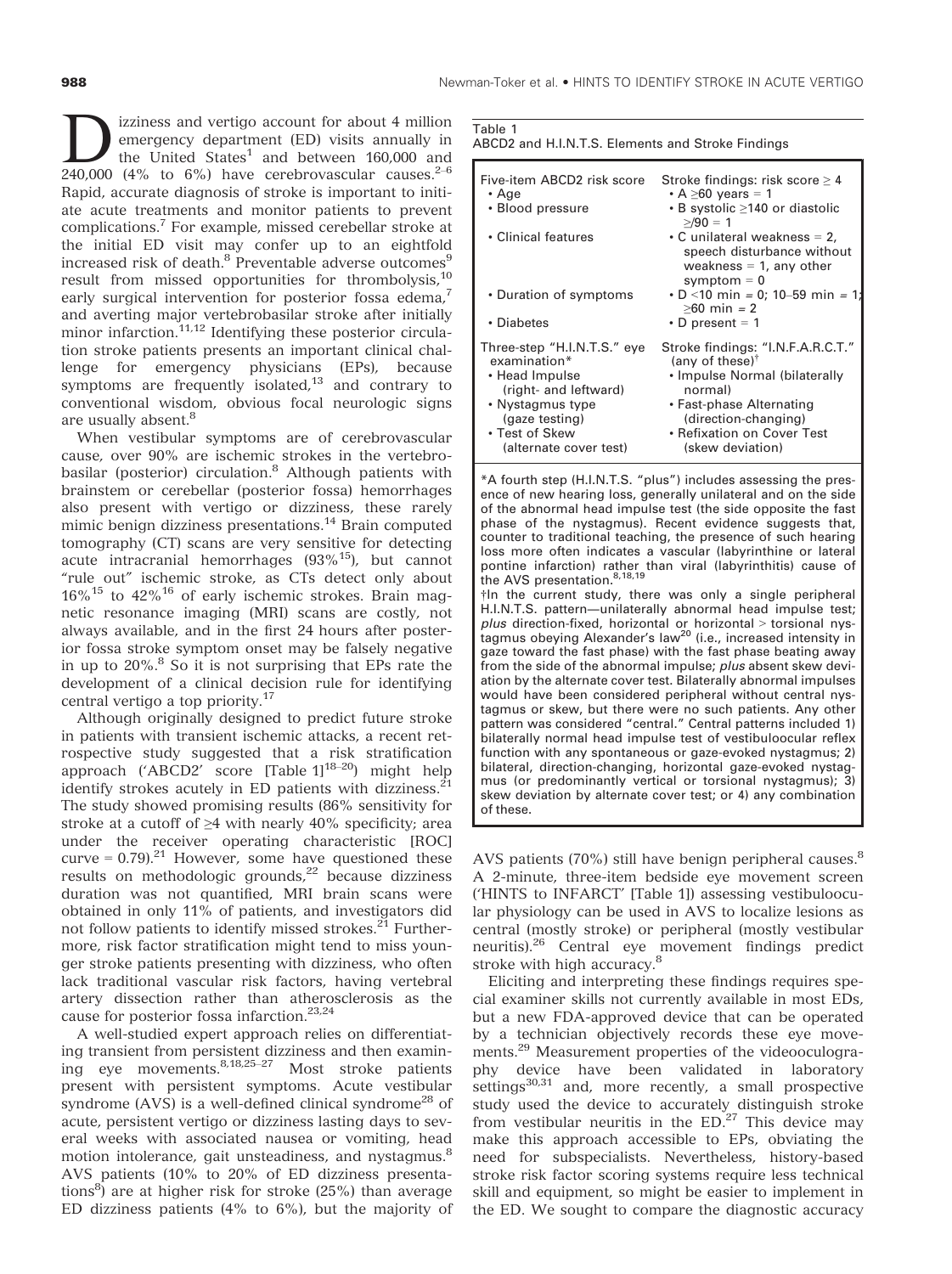989

of HINTS and ABCD2 in AVS. We hypothesized that the physiologically based eye movement approach (HINTS) would be more accurate than the risk factor approach (ABCD2).

# METHODS In the second control of the second control of the second control of the second control of the second

#### Study Design

We analyzed data (1999–2012) from an ongoing, institutional review board–approved, prospective, cross-sectional diagnostic study of AVS patients. The institutional review board at the University of Illinois College of Medicine at Peoria approved this study.

#### Study Setting and Population

The study is set at a single academic medical center (OSF Saint Francis Medical Center, Peoria, IL) serving as a regional stroke referral center for 25 community hospitals. The center has approximately 86,000 annual ED visits and nearly 900 stroke admissions per year. Blood pressure and diabetes data for ABCD2 calculations were abstracted post hoc from medical charts, making this analysis "ambispective."

Detailed methods have been described previously, and 108 of 190 patients presented here have had oculomotor and radiographic findings reported previously. $25-27$  We recruited patients with at least 1 hour of acute, persistent, continuous vertigo or dizziness with spontaneous or gaze-evoked nystagmus, plus nausea or vomiting, head motion intolerance, and new gait unsteadiness (i.e., AVS), presenting within 1 week of symptom onset. Patients would have been excluded if their symptoms abated prior to 24 hours  $(n = 0)$ , as the technical definition of AVS requires 24 hours of symptoms.<sup>8</sup> We enrolled patients with a shorter duration of symptoms to increase utility and generalizability of the results (because many patients present to the ED less than 24 hours after symptom onset, and most with continuous symptoms lasting more than an hour will continue to be symptomatic at the 24-hour mark). Patients were required to have one or more stroke risk factors (smoking, hypertension, diabetes, hyperlipidemia, atrial fibrillation, eclampsia, hypercoagulable state, recent cervical trauma, prior stroke, or myocardial infarction). This approach was chosen from study inception to enrich the subject pool with stroke patients. Patients were excluded for a history of multiple attacks of recurrent vertigo or dizziness compatible with Menière's disease ( $n = 17$ ), vestibular migraine ( $n = 9$ ), idiopathic recurrent vertigo  $(n = 4)$ , or if they were successfully treated for benign paroxysmal positional vertigo (BPPV) by canalith repositioning  $(n = 1)$ , horizontal canal variant). Patients were excluded for lethargy sufficient to prevent participation in examination  $(n = 2)$  but not for other neurologic findings. As reported previously, focal general neurologic signs are present in fewer than 20% of patients in this study population.<sup>26</sup> Patients were only allowed to enroll in the study once.

#### Study Protocol

Investigators advertised the study to ED personnel and neurology residents, who then contacted study investigators regarding potentially eligible patients. All of the enrolled were ED patients, although some came from regional hospital EDs via direct ED to inpatient transfer. Patients were generally recruited in the ED. Additional active surveillance of neurology admissions, including direct stroke transfers from outside hospital EDs, improved case capture. All patients were followed throughout the duration of hospitalization, and all patients diagnosed with peripheral vestibular disorders were followed for a minimum of 3 months after hospitalization.

All patients underwent structured bedside neurologic and neurootologic exam (including HINTS eye movements [see video demonstration]<sup>32</sup>) and then neuroimaging (97.4% by MRI). Stroke protocol MRI images included axial T2, FLAIR, and diffusion-weighted imaging (DWI; twenty 5-mm axial slices; interslice gap 2 mm), performed on a 1.5-T MRI unit (GE Medical Systems, Milwaukee, WI). Repeat delayed MRI was obtained in patients with initially normal imaging if clinical signs suggested a central lesion or new neurologic signs appeared during the inpatient admission. Examinations were conducted by one of two trained neuroophthalmology study examiners (JCK or JHP) who examined patients prior to neuroimaging or were masked to imaging results.

#### Outcome Measures

Central conditions were usually (96%) diagnosed by radiographic evidence of posterior fossa acute ischemic stroke, acute hemorrhage, or active demyelination with enhancing lesions (clinical neuroradiology interpretation). For cases with multiple MRIs, the presence of an acute, DWI-positive ischemic lesion in the posterior fossa on at least one scan confirmed a stroke diagnosis ("final" MRI). Some central cases (4%) were diagnosed by ancillary laboratory testing (e.g., paraneoplastic antibodies, serum thiamine level) conducted as part of a routine clinical workup. Peripheral lesions (mostly vestibular neuritis in our series) were diagnosed based on compatible clinical findings, normal or nonspecific MRI findings (e.g., atrophy or age-compatible periventricular white matter changes), plus clinical follow-up without indication of a related central event. When a patient had new hearing loss with a peripheral cause of AVS, we diagnosed labyrinthitis,<sup>8</sup> but categorized these with vestibular neuritis for analysis.

"HINTS" was scored as either a "peripheral" or "central" pattern based on the bedside eye movement examination (see Table 1 footnote). We also assessed two prospectively defined HINTS modifications: one with known greater specificity<sup>8</sup> (one-item head impulse test alone $^{25}$ ), the other with hypothesized greater sensitivity<sup>18</sup> (four–item HINTS "plus," which adds new hearing loss as a predictor of inner ear or cochlear nucleus stroke, $8,19,33,34$  rather than labyrinthitis, which is uncommon in  $AVS^{26}$ ). Hearing loss was judged to be present only if bedside examination (finger rubbing) detected a clear right–left asymmetry and the patient confirmed the deficit to be new.

The ABCD2 is a risk prediction score (range 0 to 7) that assigns points based on five elements arranged as a mnemonic acronym (Table 1). We assessed ABCD2 risk scores using the method described by Navi et al. $21$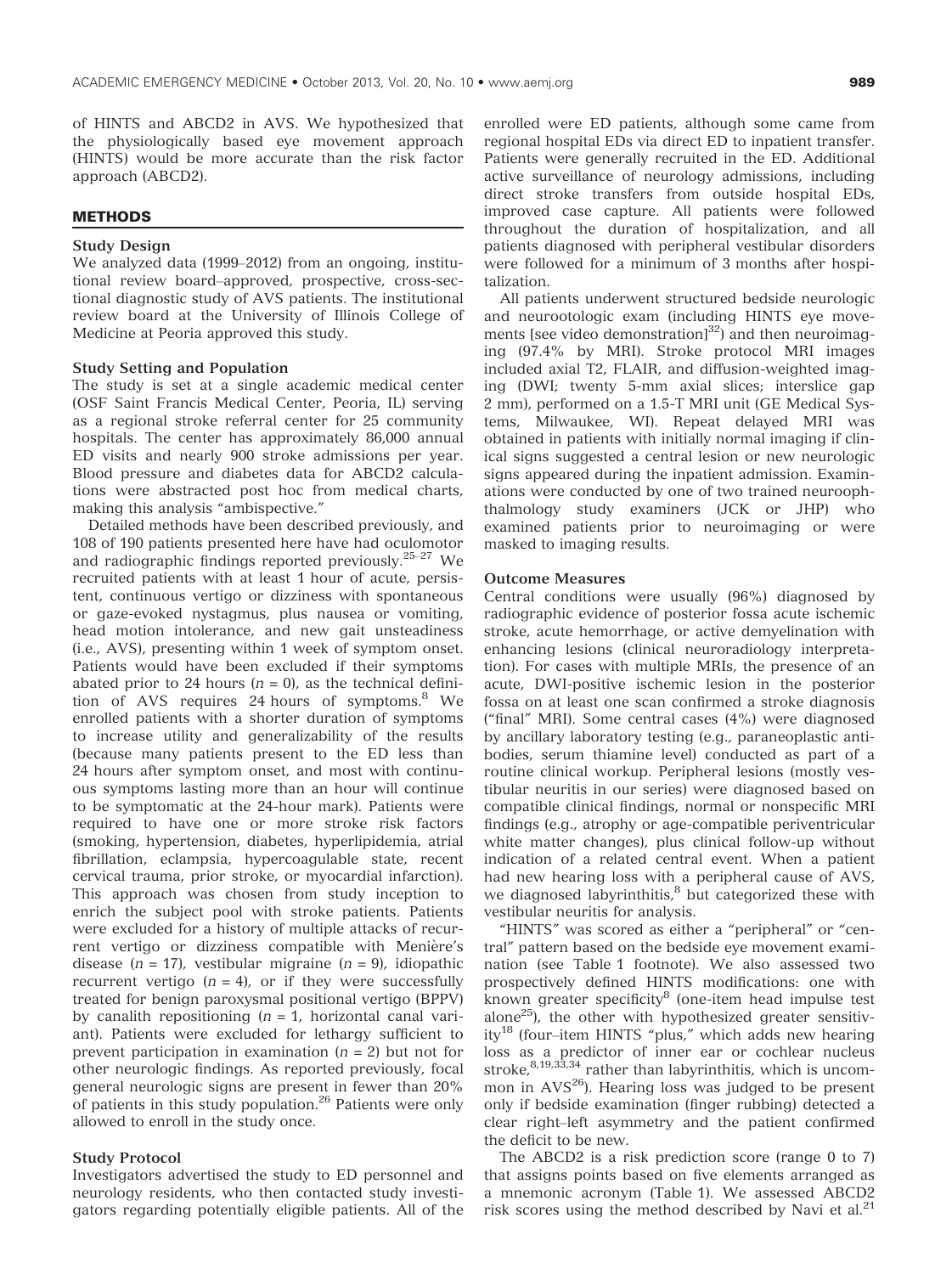Age, duration, and clinical features (weakness, speech disturbance) were routinely recorded as part of our structured assessment. Blood pressure and diabetes status were abstracted post hoc from case records by a single unmasked author (JCK) for the purposes of this article. The blood pressure chosen was the first recorded blood pressure in the clinical record, generally one obtained in the ED.

#### Data Analysis

Because this was a secondary analysis of preexisting data from an ongoing longitudinal study,25–<sup>27</sup> no a priori sample size or power calculations were performed to choose the study sample. It was known from prior work,<sup>26</sup> however, that a sample roughly half that used here produced adequately narrow confidence intervals (CIs) around sensitivity and specificity estimates to inform robust clinical decision-making.

We used descriptive statistics to characterize ABCD2 and HINTS test properties, including sensitivity, specificity, positive likelihood ratio (LR+), and negative likelihood ratio (LR–). We calculated test properties for ABCD2 at each of six possible threshold cut points for pursuing a stroke diagnosis ( $\geq 2$ ,  $\geq 3$ ,  $\geq 4$ ,  $\geq 5$ ,  $\geq 6$ ,  $\geq 7$ ). For direct comparison of ABCD2 to HINTS, we used ABCD2  $\geq$  4 as the threshold, as suggested by Navi et al.<sup>21</sup> We assessed dichotomous HINTS results at three threshold cut points (one item, three item, four item). We compared dichotomous ABCD2 and HINTS results for stroke and for any central lesion and then conducted a subgroup analysis for stroke sensitivity by age group. As part of a ROC curve analysis, we plotted sensitivity (true positive rate) versus 1 – specificity (false positive rate) for central lesions using ABCD2 at each numerical threshold  $(≥2$  through  $≥7)$  and HINTS at the three thresholds. p-values of chi-square (demographic disease analyses), McNemar (primary ABCD2 vs. HINTS outcomes), and Cochran-Armitage trend (age subgroup analysis) tests were calculated using SAS v9.3 (SAS Institute, Cary, NC). ROC analysis and area under the curve calculations were performed using IBM SPSS Statistics v20 (Armonk, NY). The 95% CIs for LRs were calculated using the method described by Simel et al.<sup>35</sup> Two-tailed p-values of <0.05 were considered statistically significant. We conducted 10 hypothesis tests, report them all here, and did not adjust our statistical analyses for multiple comparisons.

#### RESULTS

Demographic and clinical characteristics are shown in Table 2. Men and women with AVS were equally likely to have vestibular neuritis (35.7% vs. 33.3%, chi-square  $p = 0.74$ ). Men were slightly more likely than women to have stroke  $(64.3\% \text{ vs. } 52.0\%$ , chi-square  $p = 0.09$ ), and women were much more likely to have other central causes (0.0% vs. 14.7%, chi-square  $p < 0.001$ ).

The ABCD2 scores ranged from 2 to 7. Mean  $(\pm \text{ stan}$ dard deviation [SD]) ABCD2 was 3.5 ( $\pm$ 0.9), and median ABCD2 was 4.0 (interquartile range  $[IQR] = 3.0$  to 4.0). Figure 1 shows the distribution of ABCD2 scores by final diagnosis. Table 3 shows sensitivity, specificity, and LRs of ABCD2 for stroke at different threshold cutoff values. Table 4 compares test properties of ABCD2 > 4 to HINTS at three thresholds for detecting stroke only or any central cause. Figure 2 demonstrates these results as a ROC analysis for detecting any central cause. The area under the curve for ABCD2 was 0.613  $(95\% \text{ CI} = 0.531 \text{ to } 0.695)$ , while the area under the curve for HINTS was 0.995 (95% CI = 0.985 to 1.000).

The HINTS approach was more sensitive and specific than the ABCD2 risk factor approach, regardless of the outcome measure. Overall sensitivity of ABCD2 for stroke at a cutoff threshold  $\geq$  4 was 61.1% (n = 69 of 113), with a specificity of  $62.3\%$  ( $n = 48$  of 77;  $LR+ = 1.62$ ,  $LR- = 0.62$ ). HINTS sensitivity for stroke was  $96.5\%$  (n = 109 of 113) with a specificity of 84.4%  $(n = 65 \text{ of } 77; \text{ LR} + 6.19, \text{ LR} - 0.04). \text{ HINTS correctly}$ identified the 11 central, nonstroke cases, which lowered the test's specificity for stroke, per se, but raised it when considering central causes. False-negative HINTS cases were uncommon  $(n = 4)$ , and all but one was captured by HINTS "plus." There was a single false-positive HINTS (and HINTS "plus") case in a patient with vestibular neuritis who had skew deviation. There was a second HINTS "plus" false positive in a patient with hearing loss who had true labyrinthitis. The head impulse test as a single item had 11 false negatives (nine anterior inferior cerebellar artery territory strokes [five with new hearing loss]; the other two had large posterior inferior cerebellar artery territory strokes with mass effect on the brainstem at the cerebellopontine angle [one with preexisting hearing loss, the other without any hearing loss]).

Figure 3 compares sensitivity of ABCD2  $\geq$  4 to HINTS "plus" for stroke diagnosis by age group. ABCD2 sensitivity for stroke differed by age (18 to 49 years, 17.6%; 50 to 59 years, 35.7%; ≥60 years, 82.4%; Cochran-Armitage trend test p < 0.001), but HINTS "plus" did not (Cochran-Armitage trend test  $p = 0.541$ ). In patients younger than 60 years, the sensitivity of ABCD2 for stroke was dramatically lower than HINTS "plus"  $(28.9\%), 95\% \text{ CI} = 17.1\% \text{ to } 43.3\% \text{ vs. } 97.8\%, 95\%$  $CI = 89.5\%$  to 99.9%; McNemar  $p < 0.001$ ); ABCD2 sensitivity was also substantially lower for those  $\geq 60$  years  $(82.4\%, 95\% \text{ CI} = 71.9\% \text{ to } 90.1\% \text{ vs. } 100\%, 95\%$  $CI = 95.7\%$  to 100.0%; McNemar  $p \le 0.001$ ).

As in a prior analysis, $25$  eye movement approaches (with examinations obtained prior to imaging in almost all patients) matched or outperformed initial MRI-DWI. Initial MRI sensitivity in this series was  $86.7\%$  ( $n = 98$  of 113, 95% CI = 79.5% to 92.1%). Initial MRI sensitivity was nearly equal to head impulse alone (sensitivity 90.3%, 95% CI = 83.7% to 94.8%; McNemar p = 0.394) but lower than both HINTS (sensitivity 96.5%, 95%  $CI = 91.7\%$  to 98.9%; McNemar  $p = 0.008$ ) and HINTS "plus" (sensitivity 99.1%, 95% CI = 95.7% to 100.0%; McNemar p < 0.001). Most MRIs were obtained within 72 hours of AVS onset, and all but one false-negative initial MRI was obtained < 48 hours after onset.

## <u>\_\_\_\_\_\_\_\_</u>

The physiologically-based HINTS approach substantially outperforms the risk factor–based ABCD2 approach for detecting stroke and other central causes in AVS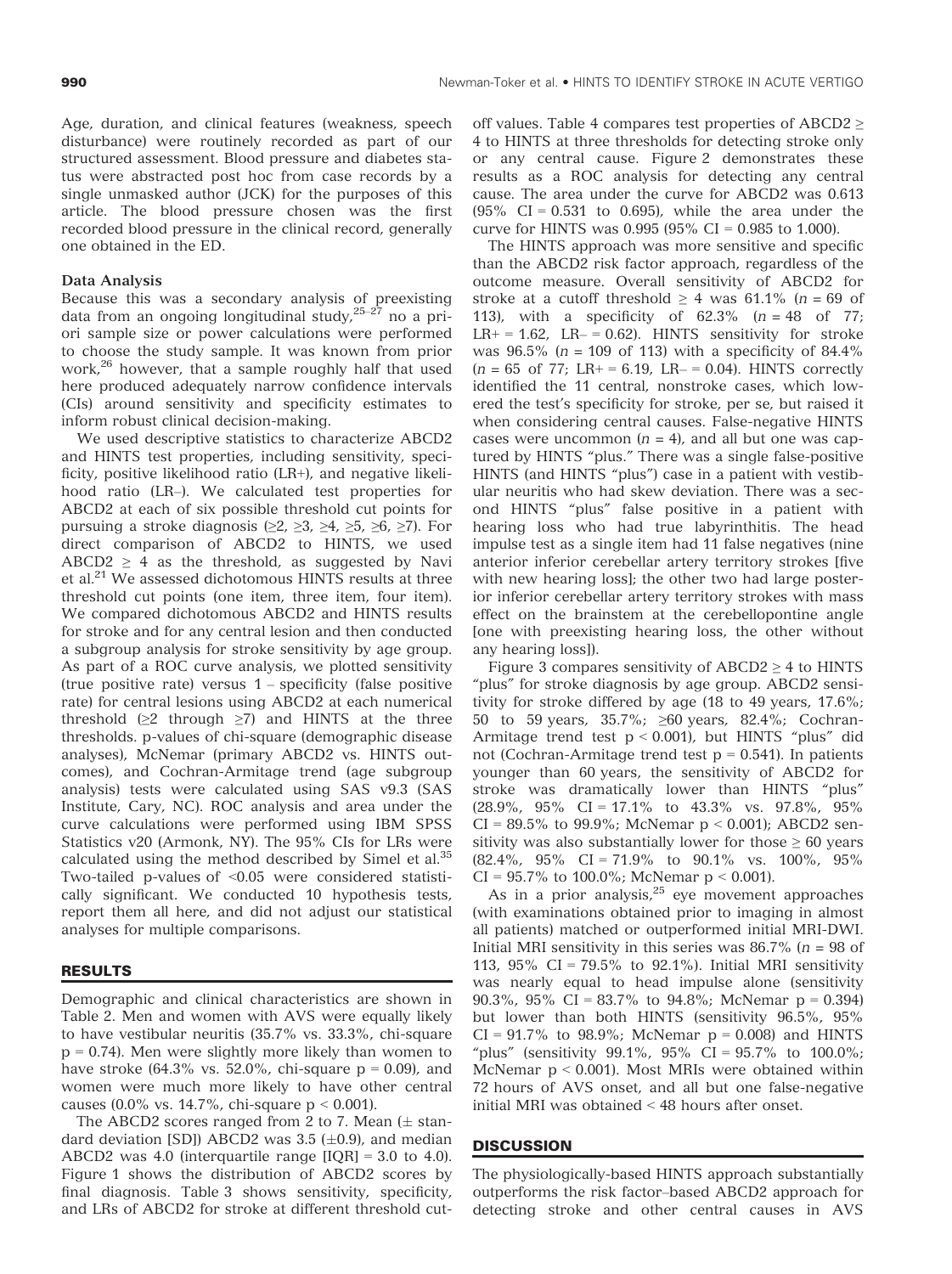Table 2 Study Population Characteristics

| Attribute                       | Result                                                              |
|---------------------------------|---------------------------------------------------------------------|
| Total enrollees (included)      | 193 (190*)                                                          |
| Admitted                        | 100%                                                                |
| Age range, yr                   | $18 - 92$                                                           |
| Median (IQR) age, yr            | $61.0(52.0 - 70.0)$                                                 |
| Sex                             | 60.5% men $(n = 115)$                                               |
|                                 | 39.5% women ( $n = 75$ )                                            |
| Race                            | 90.0% white, non-Hispanic ( $n = 171$ )                             |
|                                 | 6.3% black or African American ( $n = 12$ )                         |
|                                 | 3.7% other race/culture ( $n = 7$ )                                 |
| Diagnoses                       | 34.7% vestibular neuritis ( $n = 66$ ) <sup>†</sup>                 |
|                                 | 59.5% posterior fossa stroke ( $n = 113$ )                          |
|                                 | • 92.9% infarction ( $n = 105$ )                                    |
|                                 | • 7.1% hemorrhage $(n = 8)$                                         |
|                                 | 5.8% other central causes ( $n = 11$ ) <sup>T</sup>                 |
| Symptom onset to examination    | 2 hours–7 days $\frac{8}{3}$                                        |
| ED presentation to examination  | <24 hours for all subjects                                          |
| ED presentation to neuroimaging | <24 hours for all subjects (MRI $n = 186$ ; CT $n = 4$ )            |
| Complications of testing        | ABCD2, HINTS-none                                                   |
|                                 | CT-none; MRI-one claustrophobic reaction                            |
| False negative initial MRI-DWI  | 14.3% of ischemic strokes ( $n = 15/105$ )                          |
|                                 | • 2–24 hours after onset of symptoms ( $n = 9$ )                    |
|                                 | • 24–48 hours after onset of symptoms ( $n = 5$ )                   |
|                                 | • >48 hours after onset of symptoms ( $n = 1$ )                     |
| Thrombolytic therapy for stroke | None                                                                |
| Hospital course for stroke      | 19.5% of stroke patients deteriorated ( $n = 22/113$ ) <sup>1</sup> |
|                                 | • 7.1% required surgery $(n = 8)$                                   |
|                                 | $\cdot$ 0.9% basilar intravascular stent ( $n = 1$ )                |
|                                 | • 3.5% died acutely ( $n = 4$ )                                     |
|                                 |                                                                     |

ABCD2 = age, blood pressure, clinical features, duration of symptoms, diabetes; DWI = diffusion-weighted imaging; HINTS = head impulse, nystagmus type, test of skew; MRI = magnetic resonance imaging.

\*Three patients were excluded: two stroke suspects were not imaged because of contraindications; one confirmed stroke patient was excluded for missing blood pressure data.

 $\dagger$ One patient with a peripheral final diagnosis had bedside evidence of new hearing loss (i.e., "labyrinthitis"; 1.5%,  $n = 1/66$ ). This patient is counted here with vestibular neuritis. One neuritis patient with a negative delayed MRI was lost to follow-up.

‡Eleven other central causes were as follows: six multiple sclerosis, two paraneoplastic syndrome (initial manifestation of ovarian carcinoma, small cell carcinoma of the lung), one Wernicke's syndrome, one cerebellar metastasis from breast carcinoma, and one carbamazepine intoxication.

§Most of the patients were examined within 24 hours of symptom onset and almost all within 72 hours.

‖In the 14 with early false-negative MRI (<48 hours), follow-up ("final") MRI-DWI an average of about 3 days after symptom onset (range = 2–10 days) revealed infarctions located in the lateral medulla (11, one extending to the pons and one associated with a cerebellar infarction), middle cerebellar peduncle (2), and pontomesencephalic junction (1). Two of these false-negative initial MRI patients deteriorated substantially and one died. The one delayed false negative (5 days post–symptom onset) occurred in a patient with clinically diagnosed labyrinthine infarction (AVS plus sudden deafness) who developed multiple cerebellar strokes within 2 weeks due to intravascular lymphoma.

¶Of 22 deteriorating patients, eight required surgery (decompressive craniotomy or ventriculoperitoneal shunt) for posterior fossa mass effect or obstructive hydrocephalus (six ischemic stroke; two hemorrhage from cavernoma). Four ischemic stroke patients died (3.5%), one despite two posterior fossa decompression surgeries and shunt placement.



Figure 1. Histogram of ABCD2 scores in AVS by final diagnosis. Patients received ABCD2 points for age  $(n = 104)$ , blood pressure ( $n = 126$ ), clinical features (weakness  $n = 9$ , speech disturbance  $n = 2$ , duration ( $n = 190$ ), and diabetes ( $n = 35$ ).  $AVS = acute$  vestibular syndrome;  $ABCD2 = age$ , blood pressure, clinical features, duration of symptoms, diabetes.

patients. It also detects stroke with greater sensitivity than initial MRI-DWI. The HINTS rule can be tuned for greater specificity (head impulse test alone) or greater sensitivity (HINTS "plus" hearing loss). HINTS diagnostic properties make it ideally suited to guide downstream imaging choices in AVS (Figure 4). Although the specificity of HINTS might turn out to be lower in a population with a lower stroke prevalence, sensitivity estimates are generally unaffected by studies using high-prevalence populations.<sup>36</sup> HINTS sensitivity appears higher than any other published diagnostic strategy at initial ED assessment, suggesting that it can be appropriately used to screen for stroke in AVS. Other strategies risk high rates of diagnostic error (58% to 84% missed by CT,<sup>15,16</sup> 13.3% [n = 15/113] missed by MRI) and low cost-effectiveness.<sup>37</sup>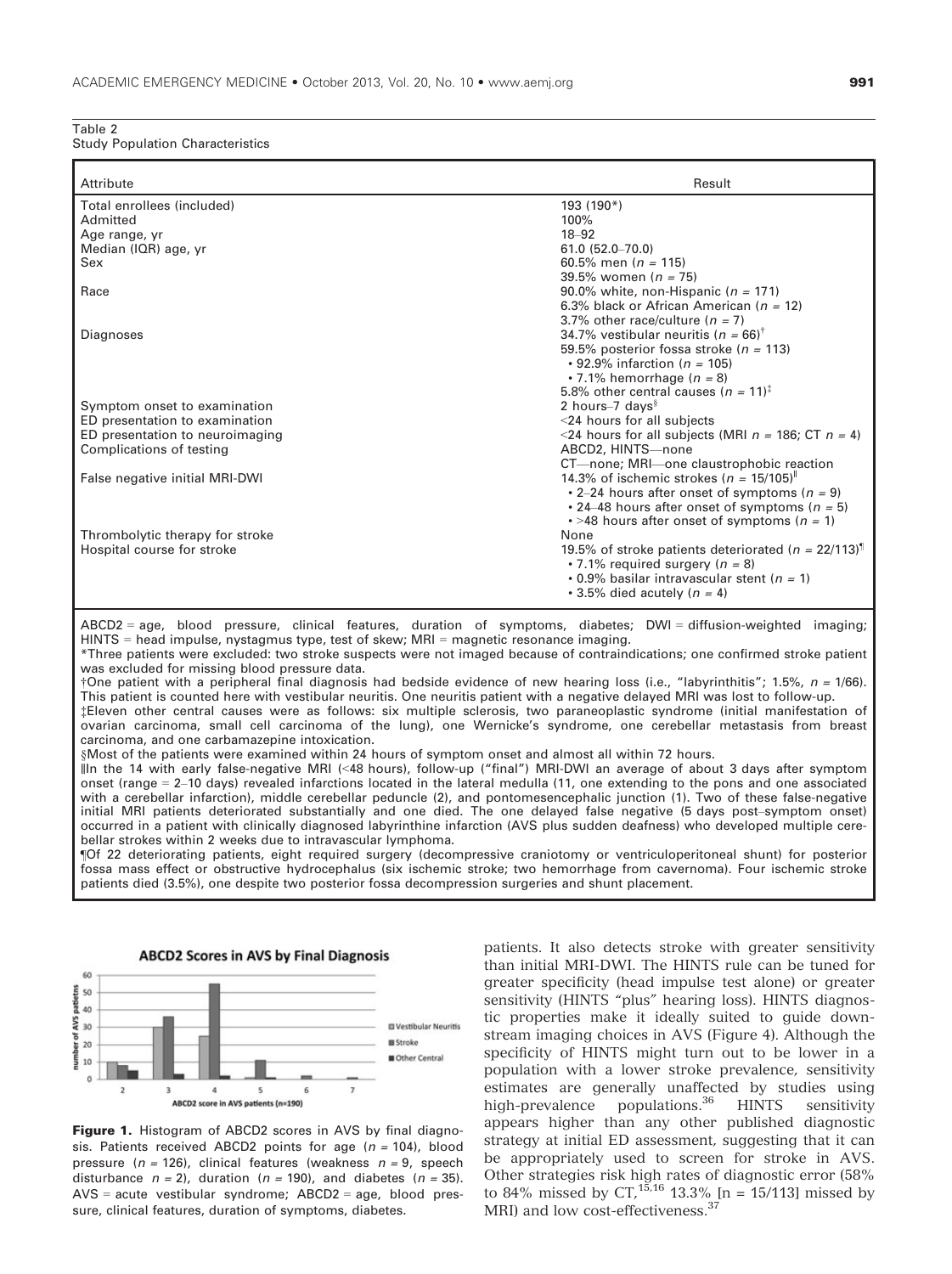| Table 3                                                                       |  |  |  |
|-------------------------------------------------------------------------------|--|--|--|
| Test Properties of ABCD2 for Diagnosing Stroke in AVS at Different Thresholds |  |  |  |

| ABCD2 Score<br><b>Cutoff Value</b> | Sensitivity for Stroke,*<br>% (95% CI) | Specificity for Stroke, % (95% CI) | $LR+$ Stroke, (95% CI)    | LR-Stroke, $(95\%$ CI) |
|------------------------------------|----------------------------------------|------------------------------------|---------------------------|------------------------|
| 2 or above                         | $100.0(97-100)$                        | $0.0(0-5)$                         | $1.00(1.00-1.00)$         | NC.                    |
| 3 or above                         | $92.9(87 - 96)$                        | $19.5(12-30)$                      | $1.15(1.02 - 1.30)$       | $0.36(0.16-0.82)$      |
| 4 or above                         | $61.1(52 - 70)$                        | $62.3(51 - 72)$                    | $1.62(1.17-2.24)$         | $0.62(0.47-0.83)$      |
| 5 or above                         | $12.4(8-20)$                           | $97.4(91-99)$                      | $4.77(1.12 - 20.40)$      | $0.90(0.83 - 0.97)$    |
| 6 or above                         | $2.7(1-8)$                             | $100.0(95 - 100)$                  | $>2.65$ <sup>†</sup> (NC) | $0.97(0.94 - 1.00)$    |
|                                    | $0.9(0-5)$                             | $100.0(95-100)$                    | $>0.88$ <sup>†</sup> (NC) | $0.99(0.97-1.01)$      |

ABCD2 = age, blood pressure, clinical features, duration of symptoms, diabetes; AVS = acute vestibular syndrome; DWI = diffusion weighted imaging;  $LR+$  = positive likelihood ratio;  $LR-$  = negative likelihood ratio; MRI = magnetic resonance imaging;  $NC = not$  calculable.

\*Includes ischemic strokes ( $n = 105$ ) and hemorrhages ( $n = 8$ ). Stroke diagnoses were based on MRI-DWI showing acute stroke in 97.4% and CT showing a clear infarction or hemorrhage in the remaining patients ( $n = 4$ , one of whom died of their stroke and three of whom required surgical decompression).

†The LR+ for ABCD2 ≥ 6 and ABCD2 ≥ 7 were calculated using a specificity of 99.0% and listed as ">" since the LR+ associated with 100% specificity (measured in this sample) is infinite.

#### Table 4

ABCD2 ≥ 4 Versus HIT, HINTS, and HINTS "plus" for Stroke or Central Cause in AVS

| <b>Test Properties</b>                                      | ABCD2 > 4<br>(Five-item Rule*) | HIT.<br>(One-step Rule*)   | <b>HINTS</b><br>(Three-step Rule*) | HINTS "Plus"<br>(Four-step Rule*) |  |  |  |
|-------------------------------------------------------------|--------------------------------|----------------------------|------------------------------------|-----------------------------------|--|--|--|
| Stroke only ( $n = 113$ stroke, $n = 77$ nonstroke)         |                                |                            |                                    |                                   |  |  |  |
| Sensitivity for stroke                                      | $61.1(51.8 - 69.7)$            | $90.3(83.7 - 94.8)$        | $96.5(91.7-98.9)$                  | $99.1(95.7-100.0)$                |  |  |  |
| Specificity for stroke                                      | $62.3(51.2 - 72.6)$            | 87.0 (78.1-93.2)           | 84.4 (75.0-91.3)                   | $83.1(73.5 - 90.3)$               |  |  |  |
| $LR+$ stroke                                                | $1.62$ $(1.17 - 2.24)$         | $6.95(3.89 - 12.43)$       | $6.19(3.68 - 10.42)$               | $5.87(3.58 - 9.64)$               |  |  |  |
| $LR$ -stroke                                                | $0.62(0.47-0.83)$              | $0.11(0.06 - 0.20)$        | $0.04(0.02-0.11)$                  | $0.01(0.00 - 0.08)$               |  |  |  |
| Reduction missed stroke <sup>†</sup>                        | Reference case                 | 75.0                       | 90.9                               | 97.7                              |  |  |  |
| Any central cause ( $n = 124$ central, $n = 66$ peripheral) |                                |                            |                                    |                                   |  |  |  |
| Sensitivity for central                                     | $58.1(49.2 - 66.5)$            | $91.1(85.1 - 95.3)$        | $96.8(92.4 - 99.0)$                | $99.2(96.1-100.0)$                |  |  |  |
| Specificity for central                                     | $60.6(48.5 - 71.8)$            | $100.0$ (95.6-100.0)       | $98.5(92.8 - 99.9)$                | $97.0(90.4 - 99.5)$               |  |  |  |
| $LR+$ any central cause                                     | $1.47(1.05 - 2.06)$            | $>91.1^{\frac{1}{2}}$ (NC) | $63.9(9.13 - 446.85)$              | $32.7(8.36 - 128.16)$             |  |  |  |
| LR- any central cause                                       | $0.69(0.52 - 0.92)$            | $0.09(0.05 - 0.16)$        | $0.03(0.01-0.09)$                  | $0.01(0.00 - 0.06)$               |  |  |  |
| Reduction missed central <sup>†</sup>                       | Reference Case                 | 78.8                       | 92.3                               | 98.1                              |  |  |  |

Data are reported as percentages, except LRs, with (95% CI)

ABCD2 = age, blood pressure, clinical features, duration of symptoms, diabetes; AVS = acute vestibular syndrome; LR+ = positive likelihood ratio; LR- = negative likelihood ratio; HINTS = head impulse, nystagmus type, test of skew; HINTS "plus" = HINTS plus new hearing loss detected by finger rubbing;  $HIT = head$  impulse test.

\*The ABCD2 rule requires five historical elements. The standard HINTS approach has three physical examination elements, the most predictive of which is the HIT. HINTS "plus" adds the presence of new hearing loss by bedside finger rub as a predictor of a stroke syndrome.

†These values represent the reduction in missed stroke or central causes relative to ABCD2 that would be projected if HIT, HINTS, or HINTS "plus" were used to determine the diagnosis instead of ABCD2.

‡The LR+ for HIT alone was calculated using a specificity of 99.0% and listed as ">" since the LR+ associated with 100% specificity (measured in this sample) is infinite.

The HINTS rule and its variations outperform ABCD2 on both sensitivity and specificity, regardless of the endpoint considered―stroke, any central cause, or diagnostic final MRI scan. ABCD2 was not intended to detect nonstroke central lesions but, from an EP perspective, this is a "bug" rather than a "feature." The HINTS rule is based on differentiating central from peripheral causes, not etiology per se, making it well suited to the ED diagnostic environment that values prompt disposition decisions over exact etiologic diagnoses. As expected, HINTS performs best in predicting central causes (as opposed to specifically predicting stroke or gauging the presence of a structural lesion by MRI).

While ABCD2 might be easier to implement in clinical practice than HINTS, doing so in this patient population would not yield high-quality patient care. At acceptable sensitivity levels, ABCD2 would result in enormous overuse of neuroimaging, while at acceptable specificity levels, it would result in unacceptable missed stroke rates. The consequences of implementing  $ABCD2 \geq 4$  to pursue a stroke diagnosis throughout U.S. EDs would be 40,000 to 80,000 missed strokes and 110,000 to 220,000 nondiagnostic MRIs, at a cost of \$135 to \$270 million annually. HINTS "plus" would yield 98% fewer missed strokes at 87% lower cost (Table 4 and Data Supplement S1, available as supporting information in the online version of this paper).

Although most ED clinicians do not formally use ABCD2 to identify stroke in dizziness or vertigo, many do use risk factor–based clinical reasoning to assess the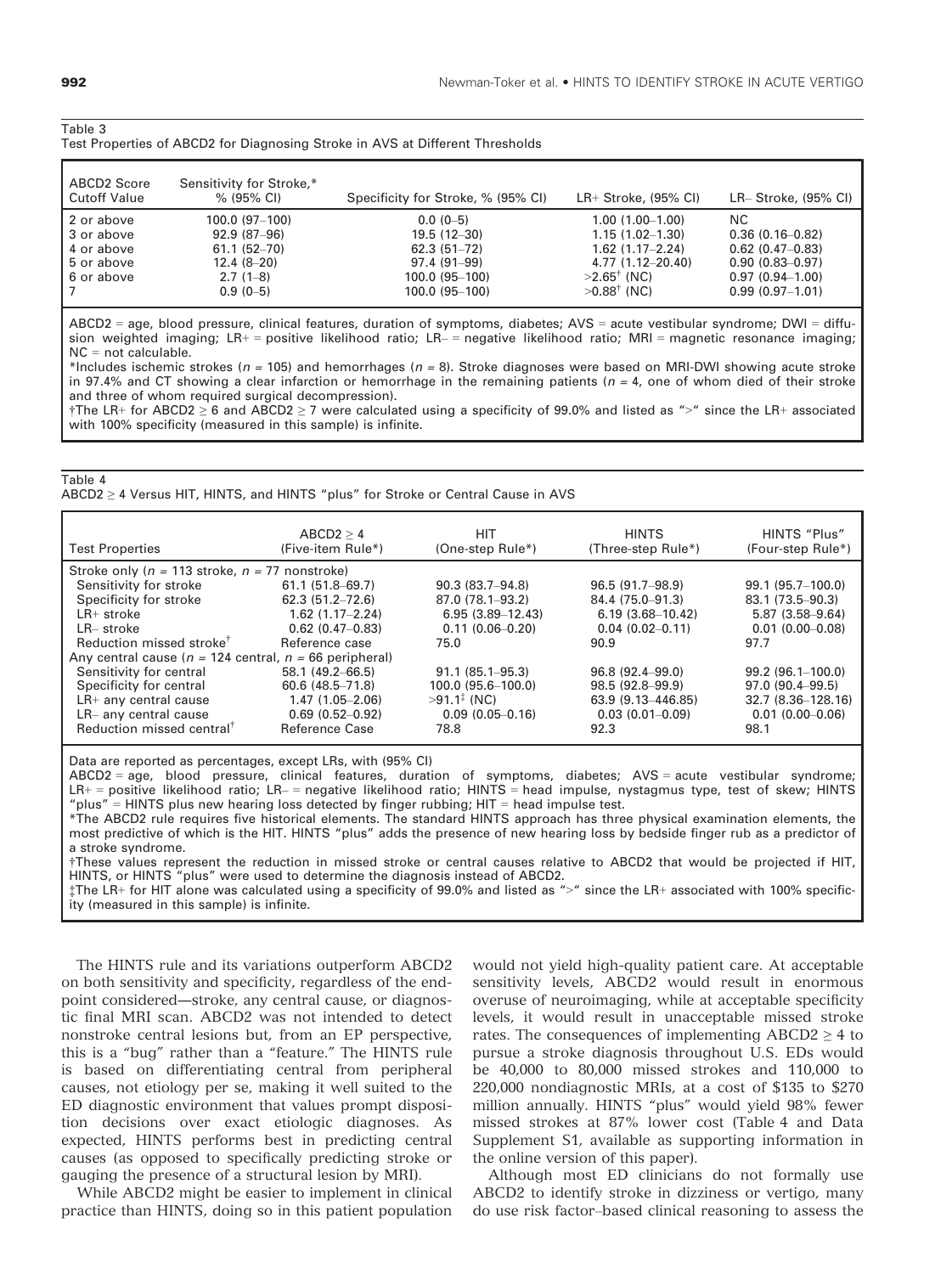

Figure 2. ROC analysis for central causes of AVS: HINTS versus ABCD2. \*The reference diagonal line indicates a hypothetical useless diagnostic test with a LR of 1 at all threshold cutoffs. Such a test provides no additional information about the underlying diagnosis. A perfect test or decision rule has threshold cutoffs in the upper left corner (100% sensitivity, 100% specificity). ABCD2 = age, blood pressure, clinical features, duration of symptoms, diabetes; AVS = acute vestibular syndrome; HINTS = head impulse, nystagmus type, test of skew; HINTS "plus" = HINTS plus new hearing loss detected by finger rubbing;  $HIT = head$  impulse test;  $LR = likelihood$  ratio; ROC = receiver operating characteristic.



Figure 3. Stroke sensitivity of ABCD2 versus HINTS "plus" in AVS by age group. Includes ischemic strokes  $(n = 105)$  and hemorrhages ( $n = 8$ ). Stroke diagnoses were based on MRI-DWI showing acute stroke in 97.4% and CT showing a clear infarction or hemorrhage in the remaining patients ( $n = 4$ , one of whom died and three of whom required surgical decompression). Error bars represent 95% CIs around the proportions; all differences are statistically significant. AVS = acute vestibular syndrome; ABCD2 = age, blood pressure, clinical features, duration of symptoms, diabetes; HINTS = head impulse, nystagmus type, test of skew; HINTS "plus" = HINTS plus new hearing loss detected by finger rubbing.

likelihood of stroke or need for neuroimaging in these patients.<sup>38</sup> This accords with recent studies suggesting that, although (or because) stroke prevalence rises with age, younger age is a risk factor for missed posterior circulation strokes presenting with dizziness.9,10,39 In current clinical practice, it is possible that up to 35% of strokes may be missed in ED patients presenting with acute dizziness or vertigo.<sup>2</sup> This estimate is close to the 39% of strokes that would have been missed using a



**Figure 4.** Possible diagnostic strategy in AVS based on HINTS<br>results. \*An adaptation of a recently published<sup>18</sup> mnemonic for diagnosing neuritis in AVS using HINTS "plus" and a normal otologic and limited neurologic examination is 'S.E.N.D. H.I.M. O.N. H.O.M.E. S.A.F.E.' (Straight Eyes [no skew]; No Deafness [no new hearing loss]; Head Impulse Misses [unilaterally abnormal]; One-way Nystagmus [predominantly horizontal, directionfixed in all gaze positions]; Healthy Otic and Mastoid Exam [pearly tympanic membranes; no pimples, pus, perforation, or pain on palpation of mastoid]; Stands Alone [able to stand without holding on to another person or object]; Face Even [no facial palsy or weaknessl). AVS = acute vestibular syndrome: HINTS = head impulse, nystagmus type, test of skew; HINTS "plus" = HINTS plus new hearing loss.

formal ABCD2  $\geq$  4 approach for our patients (sensitivity for stroke 61% in our AVS population). As with actual clinical practice, the sensitivity of ABCD2 for stroke in our population was lower in younger patients and, had it been used to determine the need for imaging, would have missed 71% of the strokes in AVS patients younger than 60 years (40% of all strokes in our series). A shift to HINTS-based physiologic reasoning might substantially improve current practice. The HINTS approach is grounded in well-established anatomic and physiologic neuroscience. Head impulses assess the integrity of primary vestibular pathways from the labyrinth to the lateral pons. $40$  Tests for gaze-evoked nystagmus assess gaze-holding circuits in the brainstem and cerebellum.<sup>41</sup> Tests for vertical ocular alignment primarily assess central otolithic pathways in the brainstem.<sup>42</sup> Not surprisingly, the HINTS rule performs as expected when tested empirically. It is nearly perfect with the more common strokes affecting the lateral medulla or inferior cerebellum (posterior inferior cerebellar artery territory) that do not directly affect the labyrinth or eighth cranial nerve inputs.<sup>8</sup> With rare inner ear strokes (anterior inferior cerebellar artery territory), which are peripherally located but of cerebrovascular cause, HINTS eye movements are indistinguishable from vestibular neuritis.<sup>8</sup> In these latter cases, comorbid sudden hearing loss (HINTS "plus") may be the only clue to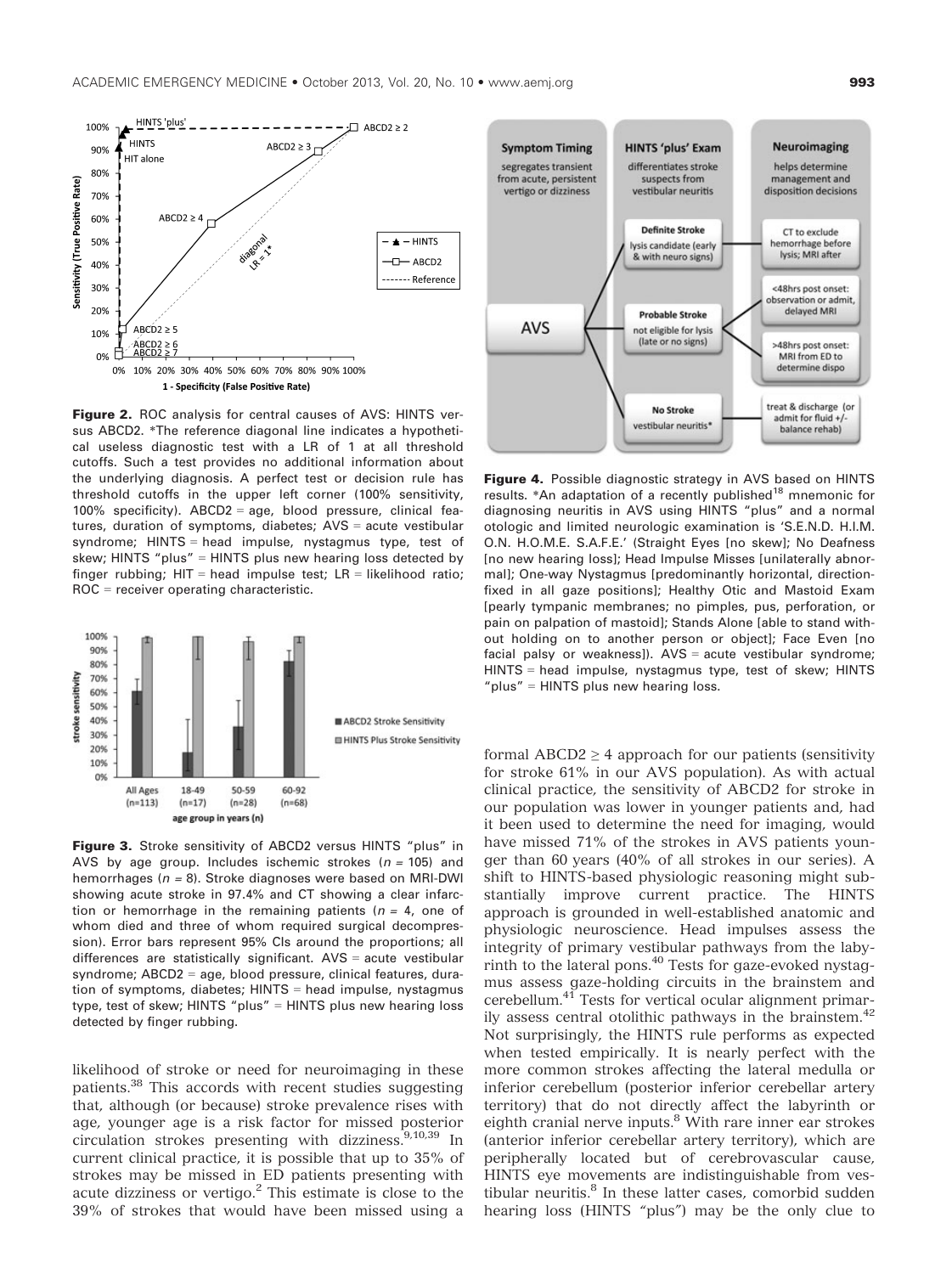stroke.<sup>8</sup> This last point runs counter to traditional teaching, which generally ascribes combined audiovestibular symptoms to benign peripheral causes.<sup>38</sup> While not yet extensively studied, $43$  there is mounting evidence that new hearing loss in patients with AVS favors a stroke syndrome.<sup>8,19,44</sup>

HINTS outperforms initial MRI-DWI for ischemic stroke detection when patients are assessed in the first 48 hours. One in seven ischemic strokes had initially false-negative MRI-DWI scans. This presumably occurs because the structural anatomic changes from brain ischemia generally lag physiologic dysfunction that is already present when symptoms begin. Several patients with false-negative imaging deteriorated clinically, indicating that these were not merely small, benign stroke syndromes requiring no treatment or admission. Prior literature indicates a nearly 20% false-negative rate in the first 24 hours after posterior fossa infarction.<sup>45,46</sup> A high rate of initially false-negative MRIs in the first 48 hours complicates decisions about when to consider neuroimaging in AVS (Figure 4), but there is little doubt that early negative MRIs in AVS patients cannot be considered definitive diagnostically  $(LR - = 0.21<sup>8</sup>)$ . For an older AVS patient with vascular risk factors and an estimated 50% expected probability of stroke before further assessment, a negative MRI-DWI within the first 24 hours would lower the probability of stroke to 17%. By comparison, an abnormal head impulse test would lower the probability of stroke or other central cause to 8%, a benign HINTS result would lower the probability to 3%, and a benign HINTS "plus" (i.e., no hearing loss) result would lower the probability to 1%.

Our recent systematic review found use of the HINTS approach by adequately trained providers to be supported by a "strong" GRADE<sup>47</sup> of evidence, based on a large effect size for diagnosis and homogeneous results across studies from multiple research groups.<sup>8</sup> Some EPs already teach the head impulse test and HINTS, discussing best practices and technique via the Internet.<sup>48-51</sup> A partial task trainer to simulate the head impulse test<sup>52</sup> has been used to help train emergency medicine residents.<sup>53</sup> Most importantly, a commercially available device that can measure these eye movements holds promise as a future stroke diagnostic tool. $^{27}$  The device, which is generally operated by nonphysician technicians, is currently used in Europe and is and now available in the United States following recent Food and Drug Administration approval. Using such a device to diagnose stroke in AVS is conceptually similar to diagnosing ST-elevation myocardial infarction by electrocardiography in patients with high-risk chest pain.<sup>27</sup>

Effective education programs or greater availability of quantitative recording devices may be needed before this approach can be widely disseminated, because not all EPs are comfortable with bedside eye movement assessments,54–<sup>56</sup> and the HINTS rule has so far been studied only in the hands of specialists. Device-based quantification could facilitate dissemination by providing immediate feedback confirming accuracy of ED provider clinical interpretation and offering a record that could be reviewed for quality assurance.<sup>27</sup> It could also be coupled to a decision support engine that offers a stroke risk stratification score. Education will probably also be needed to ensure appropriate case selection (i.e., AVS), given that normal physiologic responses are a "bad" sign suggesting stroke, and indiscriminate use in patients with transient or purely positional dizziness would result in substantial overuse of MRI neuroimaging.

Future studies should seek to assess HINTS performance when applied by EPs, establish the added diagnostic value and cost-effectiveness of HINTS over current practice, and determine the most effective methods for education, implementation, and dissemination.

# <u>Limitation in the contract of the contract of the contract of the contract of the contract of the con</u>

Limitations of our observational methods have been described previously.<sup>26</sup> Some patients were enrolled and examined after admission from the ED, so clinical findings might have evolved, although the accuracy of HINTS appeared to be uniformly high despite intersubject variability in time to examination. Masking of examiners to stroke status was likely imperfect (e.g., if hemiparesis was present or results of imaging were inadvertently disclosed); although we did not explicitly monitor the effectiveness of our masking procedures, the eye examinations were always performed prior to detailed neurologic examinations and typically prior to imaging. Follow-up MRI scans in those with initial negative scans were obtained only if clinical findings did not match a peripheral vestibular pattern; this could have led to some misclassification among "peripheral" patients, although those with vestibular neuritis diagnoses developed no neurological deficits or strokes in the 3-month or longer follow-up period.

The highly selected population, with at least one stroke risk factor, limits generalizability. The recruited, high-risk population was skewed toward a greater fraction with stroke, so high stroke prevalence could have influenced our estimates of test characteristics, particularly specificity.<sup>36</sup> This population is not representative of non-AVS dizziness, to whom HINTS does not apply. Although it was recently repurposed to these ends, $21$  the ABCD2 score was not originally designed to diagnose stroke, nor to focus on posterior circulation events.

The chart abstractor (JCK) was not masked to HINTS results or outcome status, although first measured blood pressure and diabetes status are not particularly subjective endpoints. Recruiting patients with at least one stroke risk factor may have reduced the resolving power of ABCD2 relative to a completely unselected population of patients with AVS. Excluding presentations compatible with Menière's disease or other benign vestibular causes may have artificially inflated the specificity of the HINTS approach. Using the HINTS approach requires correct identification of AVS patients, and not all clinicians are familiar with this clinical syndrome; incorrectly relying on HINTS in non-AVS patients will lower the specificity of the approach, resulting in overuse of MRI neuroimaging. Use of HINTS has not been studied with EPs, and it remains unknown whether nonspecialist clinicians can accurately identify the relevant eye movement findings. There are no data on interrater reliability of HINTS between specialists and EPs, but novice and experienced specialists interpret head impulse test results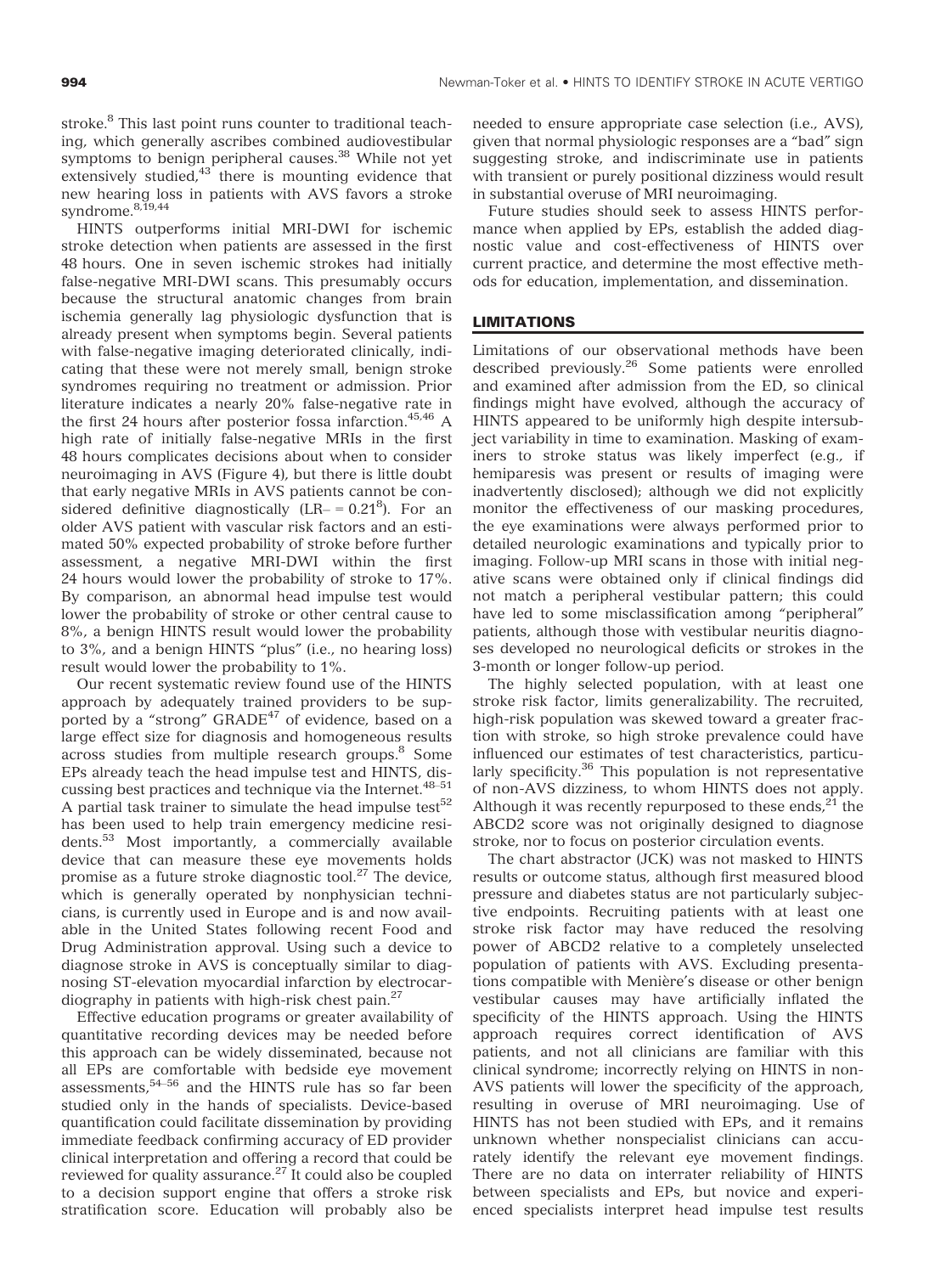similarly most of the time. $57$  National extrapolations are rough approximations based on best, but limited, available evidence. We did not conduct a formal cost-utility analysis using current data, although our prior analysis suggested implementing the HINTS approach would save lives and prove highly cost-effective.<sup>37</sup>

### Concert of the concert of the concert of the concert of the concert of the concert of the concert of the concert

The HINTS rule substantially outperforms ABCD2 for efficiently detecting stroke and other central causes in acute vestibular syndrome. The HINTS approach is more sensitive for stroke than magnetic resonance imaging–diffusion-weighted imaging in the first 48 hours after symptom onset. Use of HINTS in this patient population should be strongly considered when adequate expertise or technology is available, although caution should be exercised when examiners lack relevant training in eye examination skills. For acute vestibular syndrome patients with negative early magnetic resonance imaging but HINTS signs suggestive of stroke, close follow-up (or admission) and repeat, delayed magnetic resonance imaging 3 to 7 days after symptom onset are probably warranted.

The authors acknowledge the Illinois Neurological Institute Stroke Network for their invaluable efforts in referring posterior circulation stroke patients for care at the Comprehensive Stroke Center. Dr. Mantokoudis' efforts were supported by a grant from the Swiss National Science Foundation (PBBEP2 136573).

# References

- 1. Saber-Tehrani AS, Coughlan D, Hsieh YH, et al. Rising annual costs of dizziness presentations to US emergency departments. Acad Emerg Med. 2013; 20:689–96.
- 2. Kerber KA, Brown DL, Lisabeth LD, Smith MA, Morgenstern LB. Stroke among patients with dizziness, vertigo, and imbalance in the emergency department: a population-based study. Stroke. 2006; 37:2484–7.
- 3. Lam JM, Siu WS, Lam TS, Cheung NK, Graham CA, Rainer TH. The epidemiology of patients with dizziness in an emergency department. Hong Kong J Emerg Med. 2006; 13:133–9.
- 4. Newman-Toker DE, Hsieh YH, Camargo CA Jr, Pelletier AJ, Butchy GT, Edlow JA. Spectrum of dizziness visits to US emergency departments: crosssectional analysis from a nationally representative sample. Mayo Clin Proc. 2008; 83:765–75.
- 5. Cheung CS, Mak PS, Manley KV, et al. Predictors of important neurological causes of dizziness among patients presenting to the emergency department. Emerg Med J. 2010; 27:517–21.
- 6. Navi BB, Kamel H, Shah MP, et al. Rate and predictors of serious neurologic causes of dizziness in the emergency department. Mayo Clin Proc. 2012; 87:1080–8.
- 7. Edlow JA, Newman-Toker DE, Savitz SI. Diagnosis and initial management of cerebellar infarction. Lancet Neurol. 2008; 7:951–64.
- 8. Tarnutzer AA, Berkowitz AL, Robinson KA, Hsieh YH, Newman-Toker DE. Does my dizzy patient have a

stroke? A systematic review of bedside diagnosis in acute vestibular syndrome. CMAJ. 2011; 183:E571–92.

- 9. Savitz SI, Caplan LR, Edlow JA. Pitfalls in the diagnosis of cerebellar infarction. Acad Emerg Med. 2007; 14:63–8.
- 10. Kuruvilla A, Bhattacharya P, Rajamani K, Chaturvedi S. Factors associated with misdiagnosis of acute stroke in young adults. J Stroke Cerebrovasc Dis. 2010; 20:523–7.
- 11. Flossmann E, Rothwell PM. Prognosis of vertebrobasilar transient ischaemic attack and minor stroke. Brain. 2003; 126:1940–54.
- 12. Rothwell PM, Buchan A, Johnston SC. Recent advances in management of transient ischaemic attacks and minor ischaemic strokes. Lancet Neurol. 2006; 5:323–31.
- 13. Paul NL, Simoni M, Rothwell PM. Transient isolated brainstem symptoms preceding posterior circulation stroke: a population-based study. Lancet Neurol. 2013; 12:65–71.
- 14. Kerber KA, Burke JF, Brown DL, et al. Does intracerebral haemorrhage mimic benign dizziness presentations? A population based study. Emerg Med J. 2012; 29:43–6.
- 15. Chalela JA, Kidwell CS, Nentwich LM, et al. Magnetic resonance imaging and computed tomography in emergency assessment of patients with suspected acute stroke: a prospective comparison. Lancet. 2007; 369:293–8.
- 16. Hwang DY, Silva GS, Furie KL, Greer DM. Comparative sensitivity of computed tomography vs. magnetic resonance imaging for detecting acute posterior fossa infarct. J Emerg Med. 2012; 42:559–65.
- 17. Eagles D, Stiell IG, Clement CM, et al. International survey of emergency physicians' priorities for clinical decision rules. Acad Emerg Med. 2008; 15:177– 82.
- 18. Newman-Toker DE. Symptoms and signs of neurootologic disorders. Continuum (Minneap Minn). 2012; 18:1016–40.
- 19. Lee H. Audiovestibular loss in anterior inferior cerebellar artery territory infarction: a window to early detection? J Neurol Sci. 2012; 313:153–9.
- 20. Jeffcoat B, Shelukhin A, Fong A, Mustain W, Zhou W. Alexander's Law revisited. J Neurophysiol. 2008; 100:154–9.
- 21. Navi BB, Kamel H, Shah MP, et al. Application of the ABCD2 score to identify cerebrovascular causes of dizziness in the emergency department. Stroke. 2012; 43:1484–9.
- 22. Maarsingh OR, van der Wouden JC. Letter by Maarsingh and van der Wouden regarding article, "Application of the ABCD2 score to identify cerebrovascular causes of dizziness in the emergency department". Stroke. 2012; 43:e78.
- 23. Malm J, Kristensen B, Carlberg B, Fagerlund M, Olsson T. Clinical features and prognosis in young adults with infratentorial infarcts. Cerebrovasc Dis. 1999; 9:282–9.
- 24. Gottesman RF, Sharma P, Robinson KA, et al. Clinical characteristics of symptomatic vertebral artery dissection: a systematic review. Neurologist. 2012; 18:245–54.